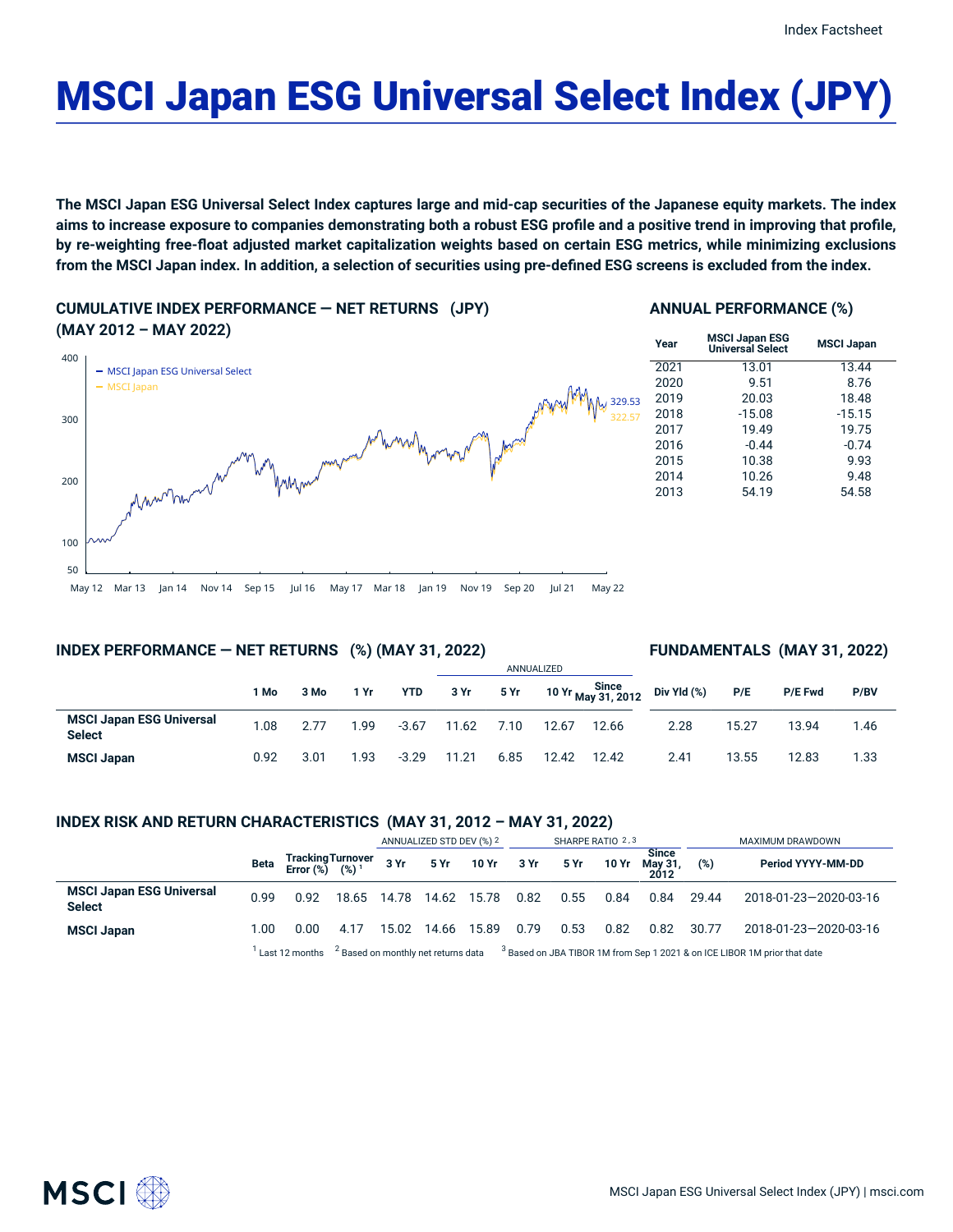# **MSCI Japan ESG Universal Select Index (JPY)**

# **INDEX CHARACTERISTICS**

|                     | <b>MSCI Japan ESG</b><br><b>Universal Select</b> | <b>MSCI Japan</b> |  |  |  |  |
|---------------------|--------------------------------------------------|-------------------|--|--|--|--|
| Number of           | 246                                              | 260               |  |  |  |  |
| <b>Constituents</b> |                                                  |                   |  |  |  |  |
|                     | Weight $(*)$                                     |                   |  |  |  |  |
| Largest             | 4.83                                             | 5.24              |  |  |  |  |
| <b>Smallest</b>     | 0.01                                             | 0.03              |  |  |  |  |
| Average             | 0.41                                             | 0.38              |  |  |  |  |
| <b>Median</b>       | 0.18                                             | 0.19              |  |  |  |  |

# **TOP 10 CONSTITUENTS**

|                          | Index<br>$Wt.$ $(*)$ | Parent<br>Index<br>Wt. (%) | <b>Sector</b>      |
|--------------------------|----------------------|----------------------------|--------------------|
| SONY GROUP CORP          | 4.83                 | 3.56                       | Cons Discr         |
| TOYOTA MOTOR CORP        | 4.43                 | 5.24                       | Cons Discr         |
| TOKYO FI FCTRON          | 3.47                 | 2.05                       | Info Tech          |
| KDDI                     | 2.85                 | 1.68                       | Comm Srycs         |
| DAIICHI SANKYO CO        | 2.36                 | 1.40                       | Health Care        |
| <b>DAIKIN INDUSTRIES</b> | 2.03                 | 1.20                       | Industrials        |
| <b>KEYENCE CORP</b>      | 1.98                 | 2.34                       | Info Tech          |
| MITSUBISHI UFJ FIN GRP   | 1.76                 | 2.03                       | <b>Financials</b>  |
| SOFTBANK CORP            | 1.67                 | 0.99                       | Comm Srvcs         |
| <b>ASTELLAS PHARMA</b>   | 1.51                 | 0.89                       | <b>Health Care</b> |
| Total                    | 26.89                | 21.38                      |                    |

## **SECTOR WEIGHTS**



Consumer Staples 6.28% Materials 4.74% Real Estate 2.93% Energy 0.68%

Utilities 0.5%

The MSCI Japan ESG Universal Select Index was launched on Sep 16, 2020. Data prior to the launch date is back-tested test (i.e. calculations of how the index might have<br>performed over that time period had the index existed